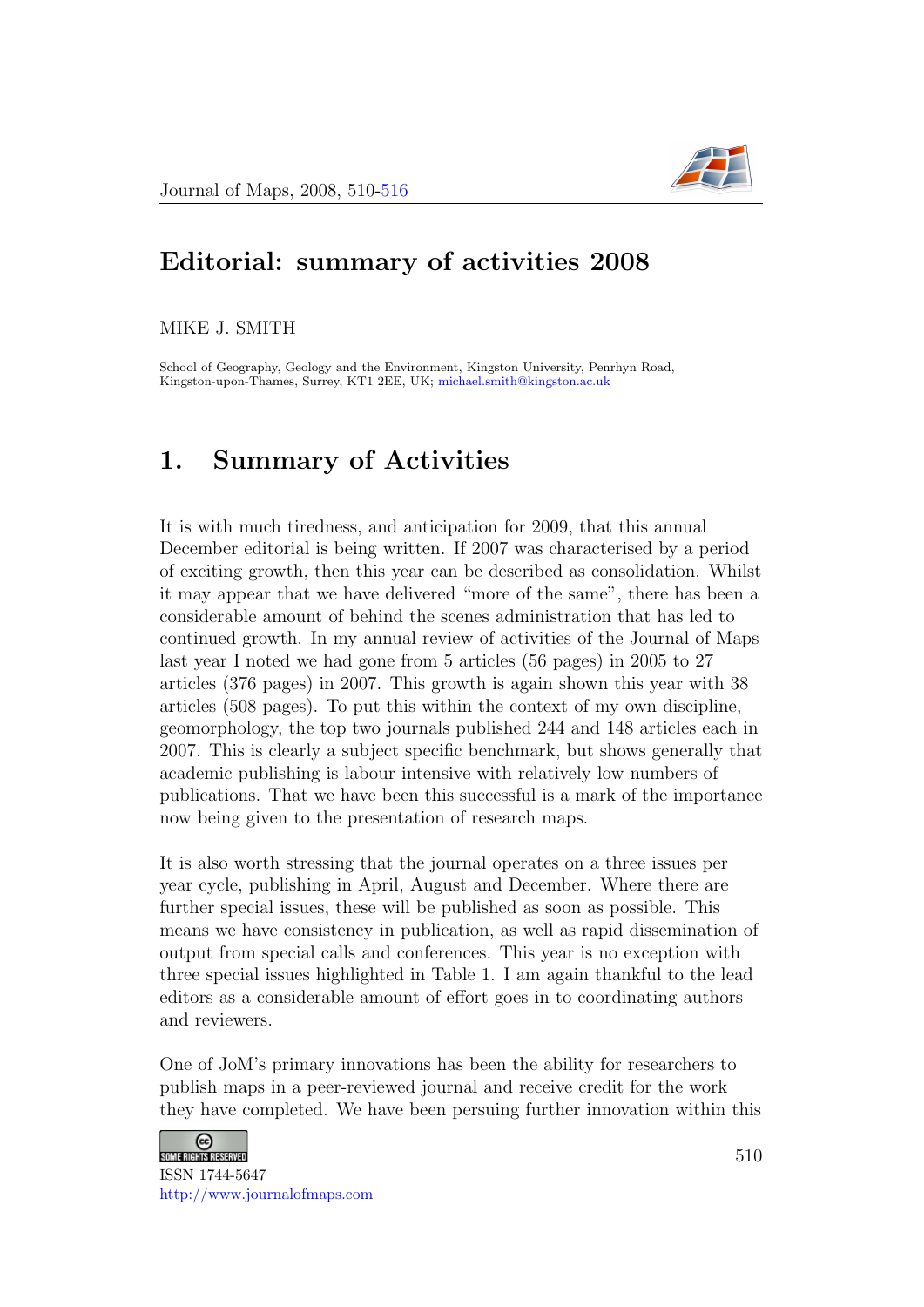| Title                                                 | Source                                                                                                    | Editors                                              |
|-------------------------------------------------------|-----------------------------------------------------------------------------------------------------------|------------------------------------------------------|
| Applied<br>Geomorphological<br>Mapping                | Applied<br>Geomorphological<br>Mapping Working Group,<br>International Association<br>of Geomorphologists | Dr Paolo Paron<br>Dr Mike Smith                      |
| <b>Transport Networks</b>                             | Call for papers                                                                                           | Professor Chris Wright                               |
| Quaternary of the British<br>Isles and adjoining seas | Quaternary Research<br>Association Annual<br>Discussion Meeting.<br>London, January 2008                  | Professor Jim Rose<br>Dr Mike Smith<br>Dr Sven Lukas |

Table 1. Titles, sources and editors of special issues (2008)

broad area, including the publication of data. Several articles have included the original data as an embedded ZIP file within the PDF of the manuscript. Data is often deposited in a respository, but this then separates the data from the manuscript, increasing the difficulty for users/readers to retrieve the original work. Where practical and appropriate, it is beneficial for the two to reside together. It is important that this data is vetted both for applicability and that it is accompanied by appropriate metadata. JoM is pleased to welcome Tony Mathys (EDINA) as our Geospatial Metadata Co-ordinator; he works with geospatial archives at EDINA [\(http://www.edina.ac.uk\)](http://www.edina.ac.uk) and brings expert knowledge of this area. In terms of referencing, data are cited as if they were a section in a book. So for example:

DUNLOP, P. and CLARK, C. D. (2008) Published Data. In DUNLOP, P. and CLARK, C. D. The Distribution of Ribbed Moraines in the Lac Naococane Region, Central Qu´ebec, Canada, Journal of Maps, v2006, 59-70.

This not only acknowledges that raw data is a separate product and should be recognised as such, but also offers the opportunity for data authors to be listed who could be different from the authors of the main article. This leverages the ability of JoM to provide formal credit for a researcher's contribution to an article over and above the informal use of "Acknowledgements".

This naturally leads to giving credit to others involved in the production of a JoM article, other than data. One solution, often seen in science teams, is for those involved in the design, production, monitoring and processing of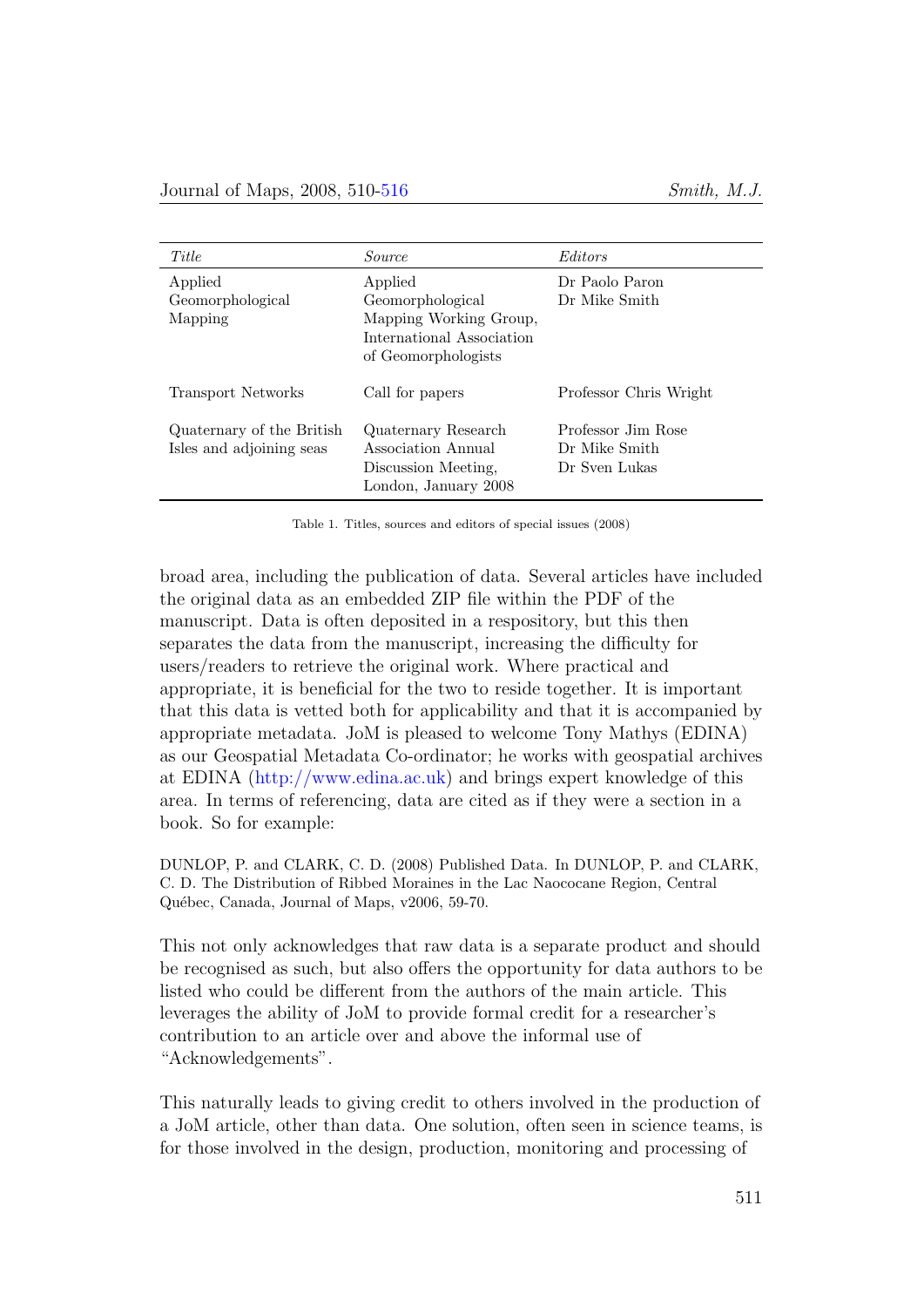an instrument and it's data, is to list all participants. Research articles can involve in excess of 30 primary authors. I don't believe this in any way reflects the contribution to an individual article. For example, analysis of Martian slope failures could not be undertaken without the explicit work of the teams involved in the satellite and sensor from which the data is collected, but they have had no significant input to the article itself. At the other extreme there are also products, such as individual maps produced by geological surveys, where there may be no recognition of individuals with only a single corporate author.

JoM has therefore implemented a system whereby those who have had significant involvement in a project, but would not normally be considered "authors", can be listed as "Secondary Authors". The sorts of people that might fall into this category include cartographers, database managers, fieldworkers etc. Secondary authors can also be cited separately from the primary authors as in the example below.

HARRISON, S. (2008) Secondary Author. In SMITH, M. J., KNIGHT, J. and FIELD, K. S. Glacial striae observations for Ireland compiled from historic records, Journal of Maps, v2008, 373-393.

We believe this to be an innovative development and allows research organisations to appropriately credit those who have contributed to the outputs of research where normally they would receive no formal credit.

### 2. Best Map Award

As JoM has grown since it was first published in 2005 we have established a back catalogue of 91 articles (including editorials), with maps covering many countries and, indeed, planets. From 2008 we have initiated a "Best Map" award to be presented to the single best contribution to the journal in the year it was published. Contributions are judged upon both their academic content and cartographic quality. It is neither the best academic paper nor the best designed map, but a combination of qualities from both areas. The winners of the award will, where financially and technically feasible, see their map published as part of a limited 1000 copy print run which will be made available for sale "at cost".

It is with great pleasure that I am able award the 2008 "Best Map" to Eva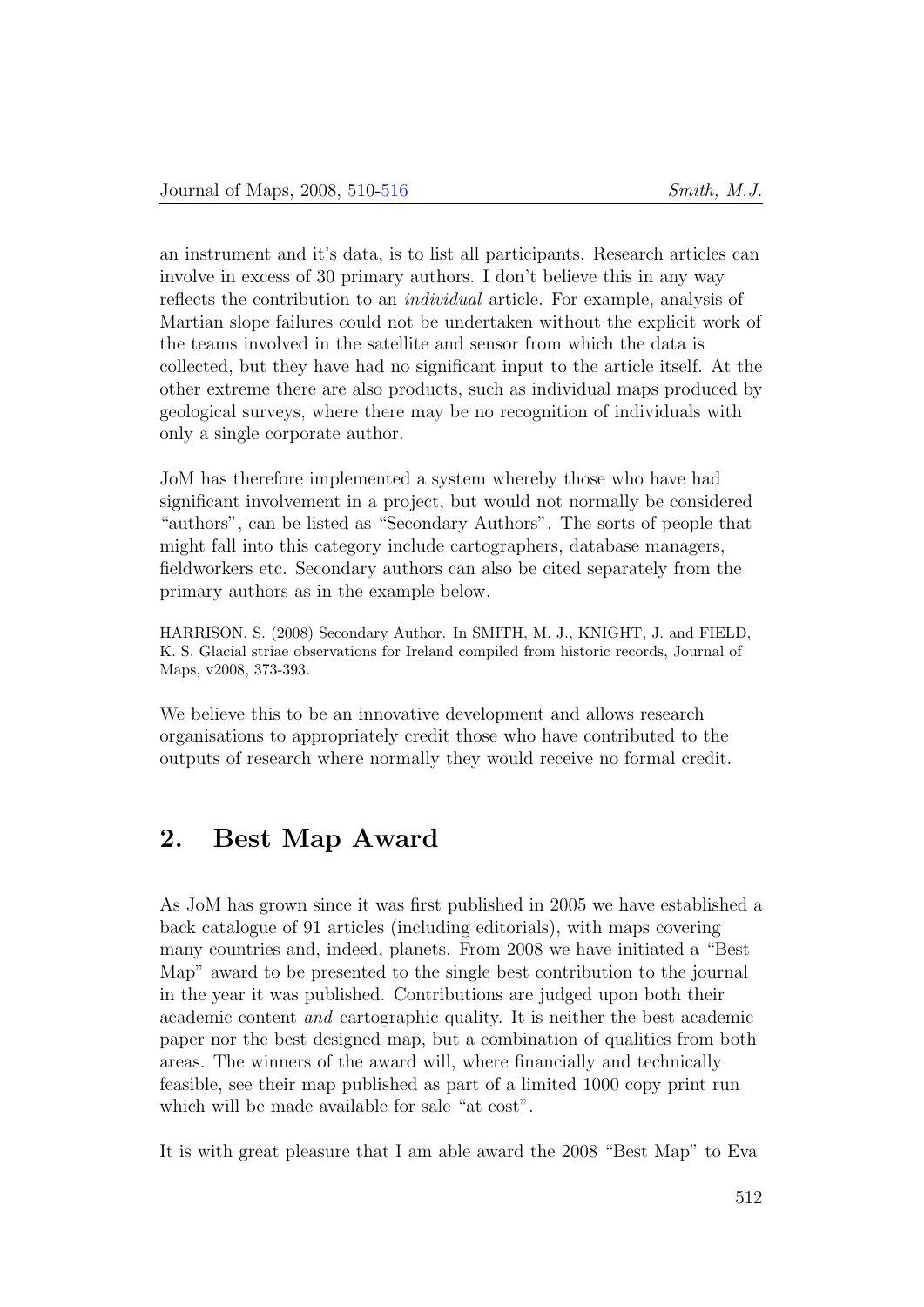Sahlin and Neil Glasser at the Centre for Glaciology, Institute of Geography and Earth Sciences, Aberystwyth University, for their publication titled "A geomorphological map of Cadair Idris, Wales." This map is the result of extensive and detailed field mapping and aerial photo interpretation of the Cadair Idris upland area in mid-Wales, forming the core of Eva's PhD thesis. It represents a significant amount of work and will be used to develop further insights in to the operation of former ice cover in the region. It is therefore a significant contribution to geomorphology and glaciology, as well as an exemplar of cartographic design.

## 3. Acknowledgements

In order to conclude this summary of activities for 2008 I would like to thank those authors who have submitted articles to JoM for publication. I believe we have a rigorous peer-review process and must be unusual in obtaining four independet reviews. This includes two external reviewers, an internal editor (Table 2) and a professional cartographer. Whilst the academic content of an article must be appropriate, I am often dismayed at the poor quality of graphical content in other journals. Our cartographic reviews provide critical, but helpful, commentary to authors and in most situations improve the final map, many significantly. I hope that authors perceive the benefit that both they, and the journal, receive through this process.

External referees remain central to the peer-review process and I extend my gratitude to those who have given up their time to critically evaluate manuscripts. This is often a thankless task and it is therefore with thanks that Table 3 lists those referees that have supplied reviews.

Thanks are also due to Samantha Harrison (Open University) and Dr Carlos Grohmann (University of São Paulo) for their extensive work in typesetting all of the articles that have been published this year. This involves a considerable amount of work and significantly supports the operation of the journal.

It has been a very successful year for the journal, with much more planned for the future. Yet our principle aim remains the same, that is serving the academic community by providing opportunities for the publication of map based research.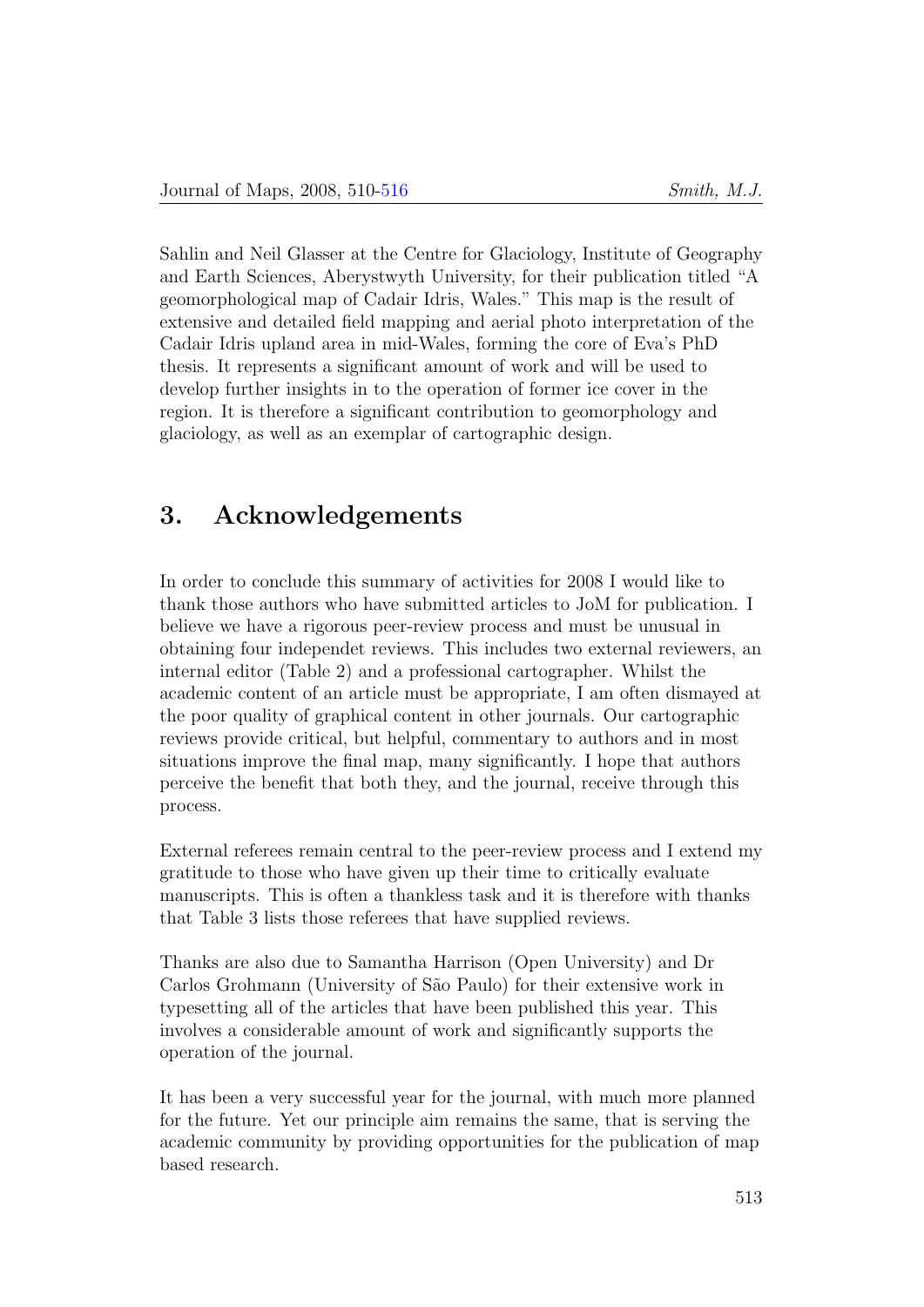#### Editorial Panel

Dr Simon Batterbury, University of Melbourne Dr Richard Berg, Illinois State Geological Survey Professor Chris Clark, University of Sheffield Professor Keith Clarke, University of California, Santa Barbara Dr Dan Jacobson, University of Calgary Professor Dr Menno-Jan Kraak, International Institute of Geo-Information Science and Earth Observation Dr Timothy Fisher, University of Toledo Professor Dave Martin, University of Southampton Dr Randall Orndorff, U.S. Geological Survey Dr Jan-Christoph Otto, University of Salzburg Dr Colin Pain, Geoscience Australia Professor Dr Claudio Riccomini, University of São Paulo Dr Stephen Rice, Loughborough University Dr Kenneth Tanaka, U.S. Geological Survey Dr Jamie Voogt, University of Western Ontario Dr Jeff Wilson, Indiana University Purdue University Dr Mike Wood, University of Aberdeen

#### Cartographic Editors

Grahan Allsopp, University of Sheffield Heike Apps, Geoscience Australia Patricia Connor, University of Western Ontario Ian Gulley, University of Wales, Aberystwyth Sally Hermansen, University of British Columbia Jeremy Hodgson, British Geological Survey Chandra Jayasuriya, University of Melbourne Iain McDonald, Collins Geo Brian Rogers, University of Plymouth Graeme Sandeman, University of St Andrews Mike Shand, University of Glasgow Mike Siegel, Rutgers Michel Sigouin, Natural Resources Canada

Table 2. Academic and Cartographic Editors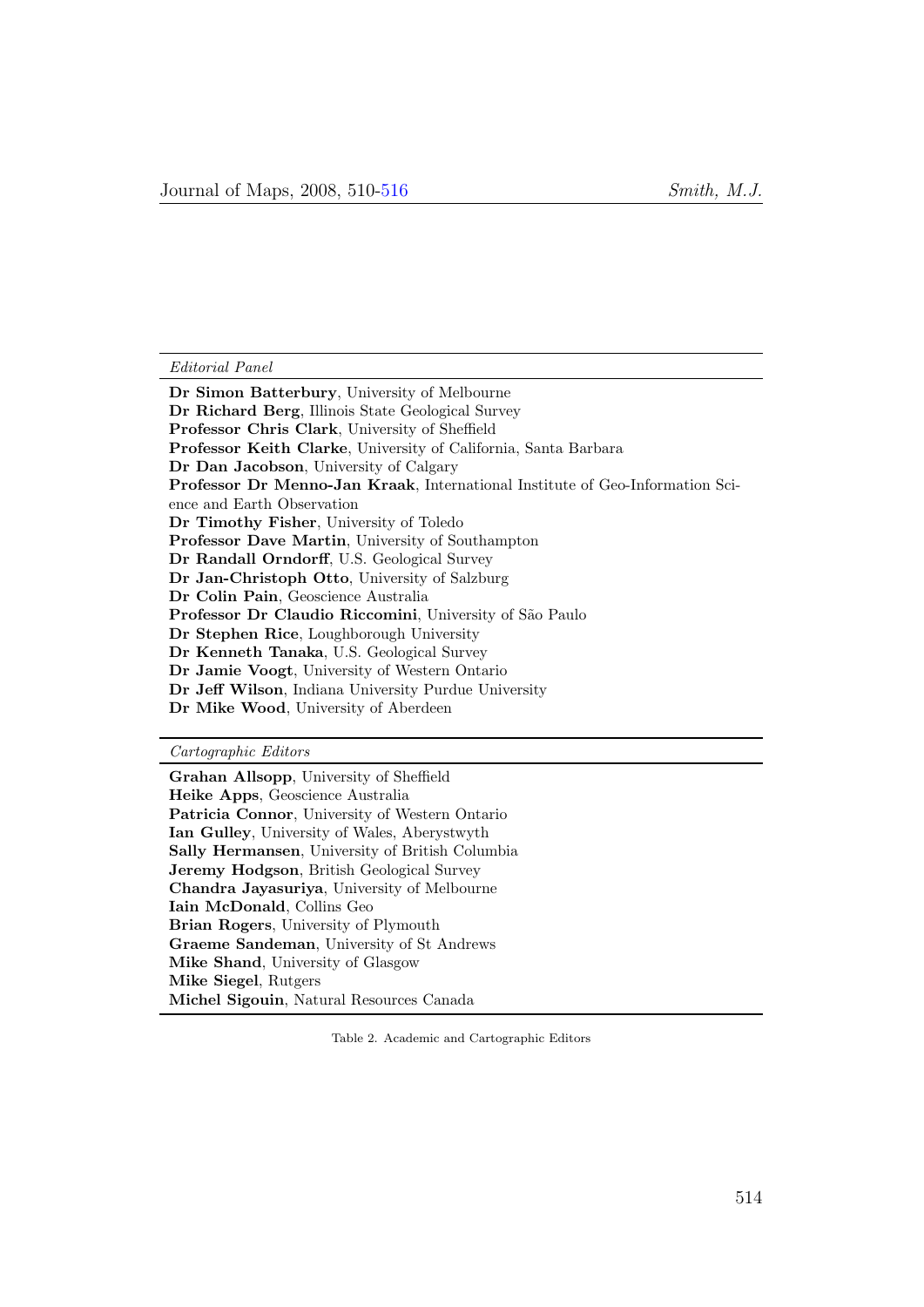Journal of Maps,  $2008$ ,  $510-516$  $510-516$  Smith, M.J.

| Referee            | Institution                                                     |
|--------------------|-----------------------------------------------------------------|
| Prof Allen         |                                                                 |
| Dr Anagnostopoulou | California State University Northridge<br>Middlesex University  |
| Dr Anderson        | NOAA                                                            |
| Mr Austin          | <b>Austin Analytics</b>                                         |
| Prof Bennett       | Bournemouth University                                          |
| Ms Birdsall        | Arizona State University                                        |
| Dr Brinkmann       | University of South Florida                                     |
| Prof Bromhead      | Kingston University                                             |
| Prof Carey         | Queen's University Belfast                                      |
| Dr Carr            | Queen Mary University of London                                 |
| Dr Cerdá           | University of Valencia                                          |
| Dr Chester         | University of Liverpool                                         |
| Mr Chilton         | Middlesex University                                            |
| Dr Chiverrell      | University of Liverpool                                         |
| Dr Cooke           | University of Waterloo                                          |
| Dr Coutts          | Florida State University                                        |
| Prof Coxon         | University College Dublin                                       |
| Dr D Evans         | Durham University                                               |
| Prof Derbyshire    | Royal Holloway University of London                             |
| Dr Fantozzi        | Universitá degli Studi di Siena                                 |
| Dr Faulkner        | University of Liverpool                                         |
| Dr Godt            | United States Geological Survey                                 |
| Dr Hughes          | University of Manchester                                        |
| Dr I Evans         | Durham University                                               |
| Dr James           | Swansea University                                              |
| Dr Jordan          | Geological Institute of Hungary                                 |
| Dr Kapp            | University of Arizona                                           |
| Ms Kemp            | University of Kent                                              |
| Prof Kirkby        | University of Leeds                                             |
| Dr Knight          | Exeter University                                               |
| Dr Korup           | Swiss Federal Institute for Forest, Snow and Landscape Research |
| Prof Lehmkuhl      | Aachen University                                               |
| Dr Lukas           | Queen Mary University of London                                 |
| Dr McCarron        | NUI Maynooth                                                    |
| Dr Mennis          | Temple University                                               |
| Mr Merritt         | <b>British Geological Survey</b>                                |
| Dr Mesev           | Florida State University                                        |
| Dr Morrison        | Glasgow University                                              |
| Dr Neis            | Memorial University                                             |
| Dr Noland          | Imperial College                                                |
| Dr O'Brien         | Kingston University                                             |
| Dr Persano         | Glasgow University                                              |
| Dr Ross            | University of Edinburgh                                         |
| Dr Ruiz            | Consejo Superior de Investigaciones Científicas                 |

Continued on next page